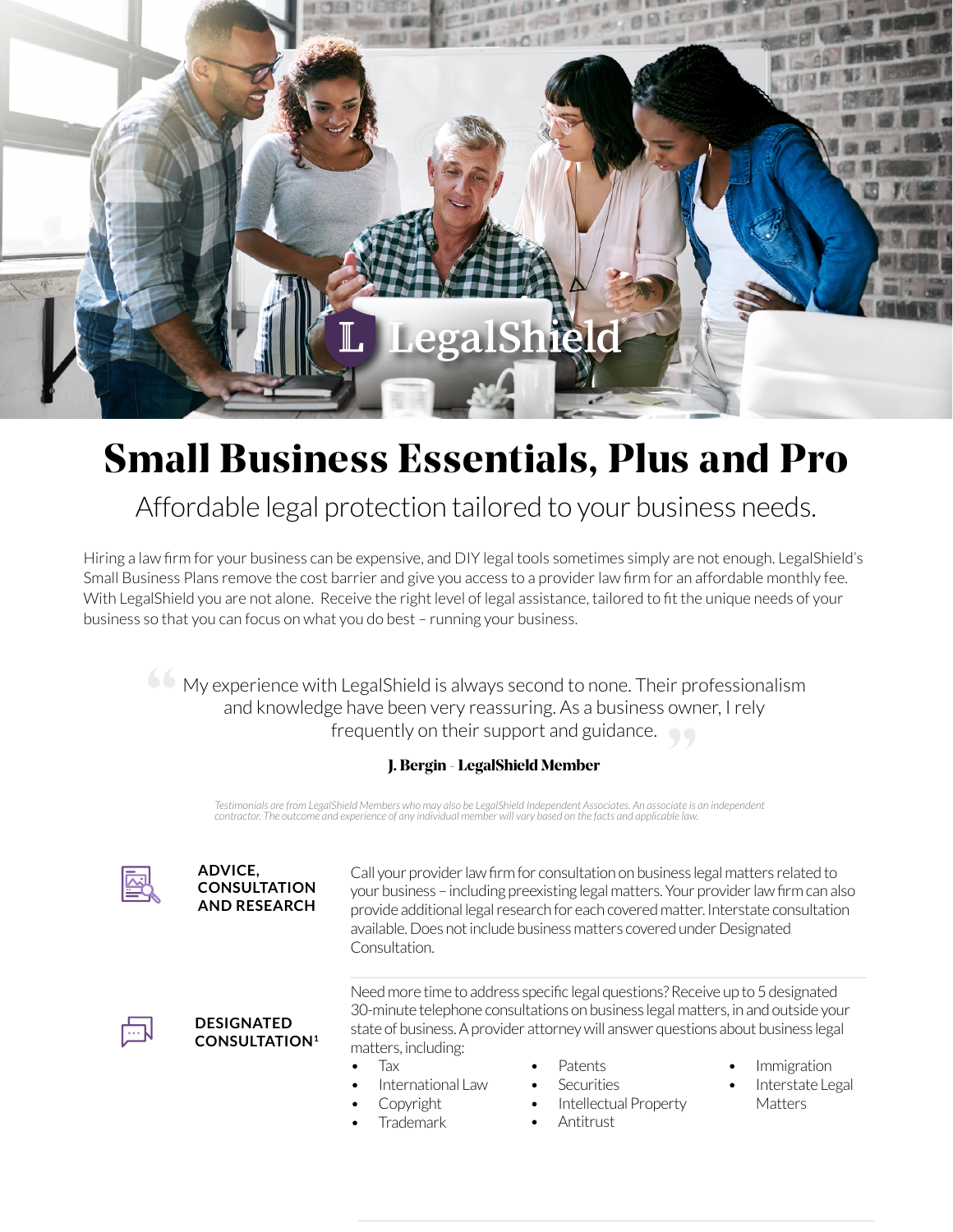| <b>LETTERS OR</b><br><b>PHONE CALLS</b>   | A provider attorney can provide further help with business legal matters by sending<br>letters or making phone calls on behalf of your business for both in and out-of-state<br>business legal matters, each on a unique business matter, including a follow-up<br>communication if a response is received from a third party. Receive any combination<br>of 40 letters or phone calls annually on separate business legal matters (limit of 10<br>per month). Your communications can pertain to out-of-state matters. Additional<br>communications may be obtained for a flat fee of \$75 each. Collection Letters and<br>Designated Consultations are included in a separate plan benefit section. |
|-------------------------------------------|-------------------------------------------------------------------------------------------------------------------------------------------------------------------------------------------------------------------------------------------------------------------------------------------------------------------------------------------------------------------------------------------------------------------------------------------------------------------------------------------------------------------------------------------------------------------------------------------------------------------------------------------------------------------------------------------------------|
| <b>DOCUMENT</b><br><b>REVIEW</b>          | Business legal documents can be complex and confusing. Let your provider law firm<br>help. Submit up to 40 business legal documents per year, up to 25 pages per document,<br>for legal review (limit of 10 documents per month). Document reviews may pertain<br>to out-of-state matters. Additional reviews are available for a flat fee of \$75 each.<br>Administrative proceedings and lawsuits are included in the Trial Defense Supplement,<br>which can be purchased separately.                                                                                                                                                                                                               |
| <b>COLLECTION</b><br>LETTERS <sup>2</sup> | Late paying customers are an unavoidable part of business. Collection letters from a<br>provider attorney could help recoup payment. Your provider law firm will draft up to 15<br>collection letters each month. Your collection letters may pertain to out-of-state matters.<br>Additional letters are available for a flat fee of \$75 each.                                                                                                                                                                                                                                                                                                                                                       |
| <b>25% DISCOUNT</b>                       | If you have additional business legal needs beyond plan coverage, a provider attorney<br>can provide additional assistance for a 25% discount from their standard hourly rate.<br>Discounted rates do not apply to designated consultations (outside your plan benefits),<br>court fees or contingency fee matters.                                                                                                                                                                                                                                                                                                                                                                                   |
| <b>ELIGIBILITY</b>                        | For small business entities that are not publicly traded and are engaged in for-profit<br>business. Must have an Employee Identification Number (EIN) or registered number.                                                                                                                                                                                                                                                                                                                                                                                                                                                                                                                           |

| <b>Additional Benefits only for Small Business Plus &amp; Pro Members</b> |                                                                 |                                                                                                                                                                                                                                                                                                                                                                                                                                                |  |  |  |
|---------------------------------------------------------------------------|-----------------------------------------------------------------|------------------------------------------------------------------------------------------------------------------------------------------------------------------------------------------------------------------------------------------------------------------------------------------------------------------------------------------------------------------------------------------------------------------------------------------------|--|--|--|
|                                                                           | <b>FLAT FEE</b><br><b>SERVICES</b>                              | Save money by paying flat fees for certain legal services that could cost more if<br>paying hourly rates.                                                                                                                                                                                                                                                                                                                                      |  |  |  |
|                                                                           |                                                                 | Trademark and copyright services: 1 per year, additional available for a flat fee<br>based upon plan type<br>Employee handbook drafting for a flat fee based upon plan type<br>$\bullet$<br>Custom contract drafting up to 25 pages for a \$250 flat fee                                                                                                                                                                                       |  |  |  |
|                                                                           |                                                                 | Filing fees, search fees, opinion letters or other expenses are not included and an<br>additional cost to the member.                                                                                                                                                                                                                                                                                                                          |  |  |  |
|                                                                           | <b>IRS AUDIT</b><br><b>LEGAL</b><br><b>SERVICES<sup>3</sup></b> | Receive help from a provider attorney in the event of an IRS audit, investigation or<br>examination of your business federal tax return. This service includes consultation,<br>advice and trial time if you are sued by the IRS or decide to sue the IRS after paying<br>the disputed tax. Coverage for IRS legal services begins with a tax return filed in the<br>same year as the effective date of the membership.                        |  |  |  |
|                                                                           | <b>INTERSTATE</b><br><b>SERVICES4</b>                           | Receive help with out-of-state business legal matters. Select services are provided<br>anywhere within the U.S., regardless of principal business location. Your services<br>for letters and phone calls, advice and consultation, document review, designated<br>consultations and collection letters can be used for matters outside of the state of<br>your principal business. Small Business Legal Plans are not available in all states. |  |  |  |